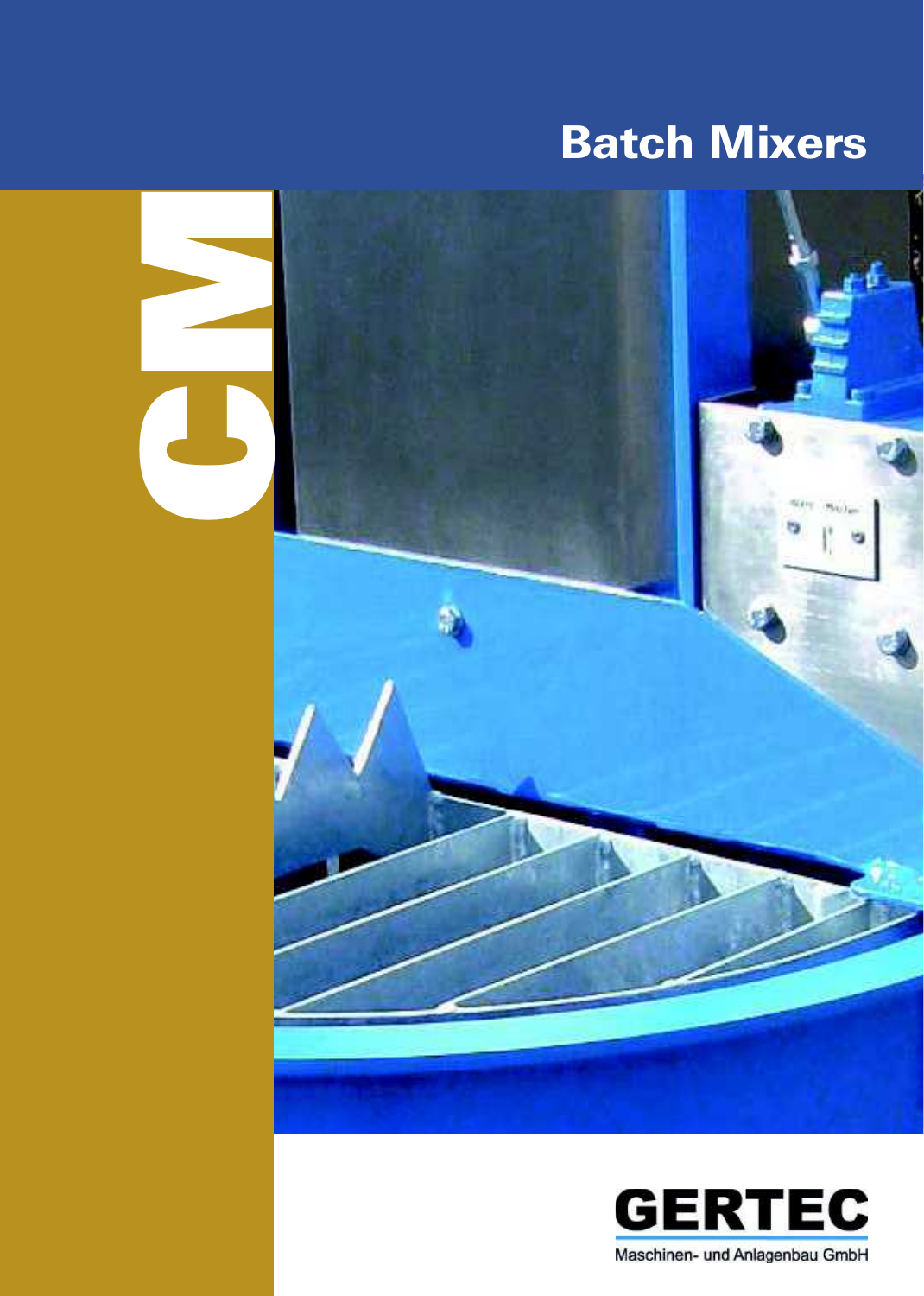

## Functional principle



### Application areas Mixing of

- **Anchor injection, ground stabilization, rock injection**
- 
- **Jet grouting, pipe roof grouting, floor level injection**
- 
- 
- 

cement slurry, anchor grout

**Drill injection** bentonite slurry cement slurry

**Geothermal applications Filling material for peripheral sealing Gravity filling CENSIC CENSIC EXAMPLE 2018** Cement, fly ash and insulation slurry **Microtunneling bentonite, cement and insulation slurry Microtunneling** 

### Advantages of GERTEC Batch Mixers:

- sturdy, compact, powerful and suitable for construction sites
- easy operation and maintenance optimal mixing quality with colloidal mixing technology
- production of stable homogeneous slurry
- reduction and prevention of sedimentations (depending on the mixing components)
- complete binding of the mixing water
- optimal fluidity of the slurry
- complete activation of the mixing components
- no agglomerates / clums in the slurry
- minimizing of moistening in clay slurry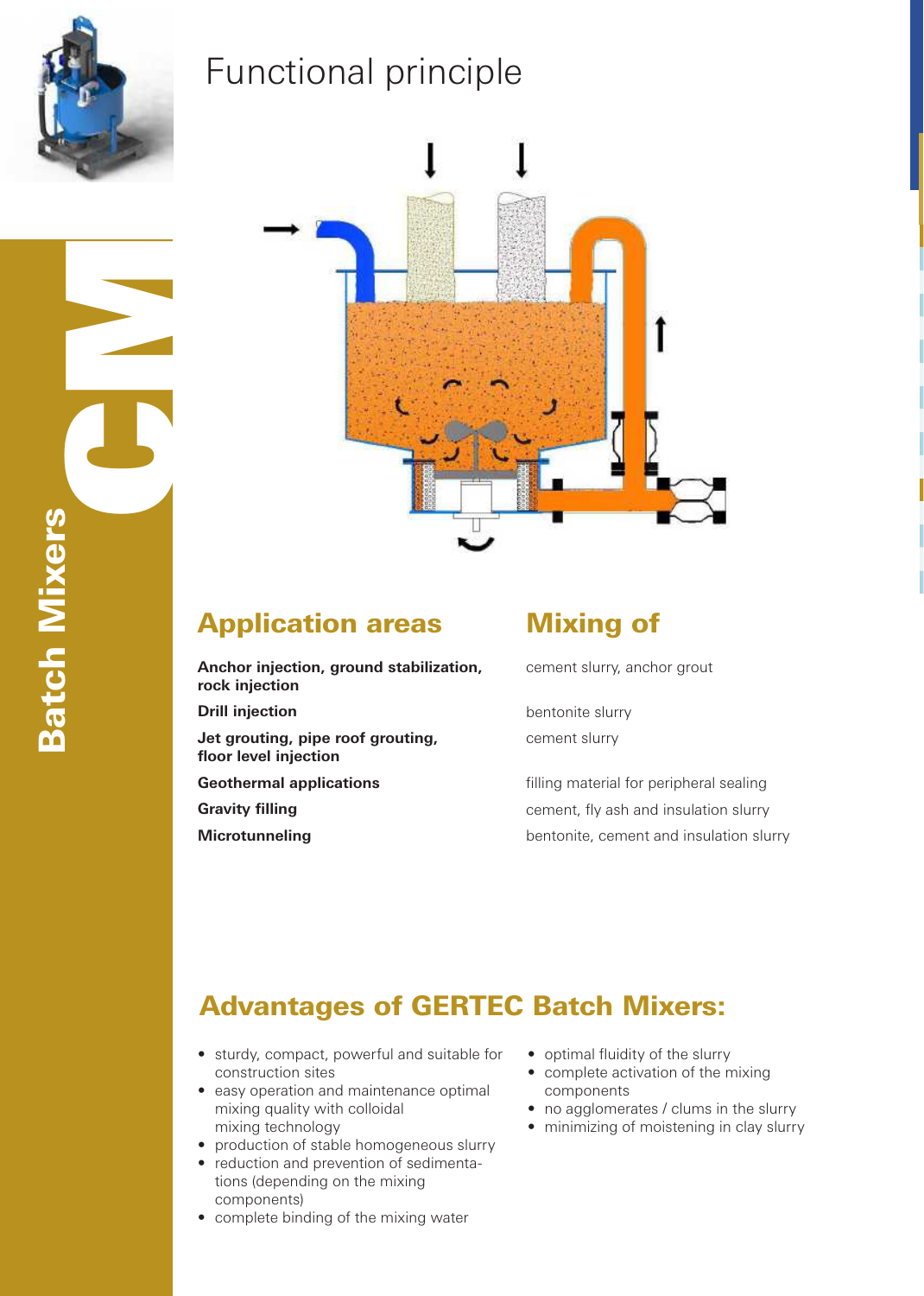# Performance range

| type <sup>*1</sup>   | mixing<br>capacity<br>$*2$ | effective<br>volume<br>mixer | weighing<br>range<br>mixer<br>scale | effec-<br>tive<br>volume<br>puffer<br>tank | water<br>tank            | total<br>power<br>input  | external<br>hydraulic | length | width | height | weight |
|----------------------|----------------------------|------------------------------|-------------------------------------|--------------------------------------------|--------------------------|--------------------------|-----------------------|--------|-------|--------|--------|
| <b>Mixer</b>         | m3/h                       |                              | kg                                  |                                            |                          | kW                       | I/min x bar           | mm     | mm    | mm     | kg     |
| <b>CM-75-E</b>       | 1,5                        | 75                           |                                     |                                            |                          | 2,2                      |                       |        |       |        |        |
| <b>CM-150-E</b>      | $\mathcal{S}$              | 150                          |                                     |                                            |                          | 4                        |                       | 1000   | 850   | 1400   | 190    |
| <b>CM-150-E</b>      | -3                         | 150                          | $\overline{\phantom{a}}$            |                                            | <u>.</u>                 | 7,5                      | $\equiv$              | 1150   | 850   | 1600   | 170    |
| <b>CM-150-H</b>      | 3                          | 150                          | $\overline{\phantom{a}}$            |                                            |                          | $\overline{\phantom{a}}$ | $25 \times 140$       | 1100   | 1100  | 1650   | 220    |
| <b>CM-280-E</b>      | 5,6                        | 280                          | ٠                                   |                                            | $\overline{\phantom{a}}$ | 7,5                      |                       | 1100   | 1100  | 1650   | 220    |
| <b>CM-280-H</b>      | 5,6                        | 280                          |                                     |                                            |                          |                          |                       | 1200   | 1100  | 1700   | 215    |
| <b>CM-500-E</b>      | 10                         | 500                          | $\sim$                              |                                            | $\sim$                   | 15                       | ÷,                    | 1250   | 1200  | 1800   | 380    |
| <b>CM-500-EA</b>     | 10                         | 500                          | 1000                                |                                            | 400                      | 22                       |                       | 2300   | 1800  | 2500   | 1800   |
| <b>CM-1000-EA</b>    | 20                         | 1000                         | 2000                                |                                            | 800                      | 32                       |                       | 2500   | 2400  | 2600   | 2900   |
| <b>CM-1500-EA</b>    | 30                         | 1500                         | 3000                                |                                            | 1200                     | 40                       |                       | 2700   | 2400  | 2600   | 3300   |
| <b>Mixing plants</b> | m3/h                       |                              | kg                                  |                                            |                          | kW                       | $l/min \times bar$    | mm     | mm    | mm     | kg     |
| <b>CMA-250-E</b> 5   |                            | 250                          | $\overline{\phantom{a}}$            | 500                                        |                          | 13                       |                       | 2300   | 1400  | 2000   | 850    |
| <b>CMA-250-EA</b> 5  |                            | 250                          | ٠                                   | 500                                        | $\sim$                   | 13                       |                       | 2300   | 1400  | 2000   | 1250   |
| <b>CMA-500-E</b>     | 10                         | 500                          |                                     | 1000                                       |                          | 17,5                     |                       | 2600   | 1600  | 2300   | 2000   |
| <b>CMA-500-EA</b>    | 10                         | 500                          | 1000                                | 1000                                       | 400                      | 24                       |                       | 2700   | 2400  | 2500   | 2400   |

Other sizes, types and equipments on request

\*1) CM-batch mixer; CMA-batch mixing plant

-E electrical drive manual operation; -EA electrical drive full-automatic; -H hydraulic drive

\*2) The values given are non-binding approximate values. These values can differ considerably depending on dosing, mixing and draining times.



CM-150-E



CM-500-E CM-280-E





CMA-250-E